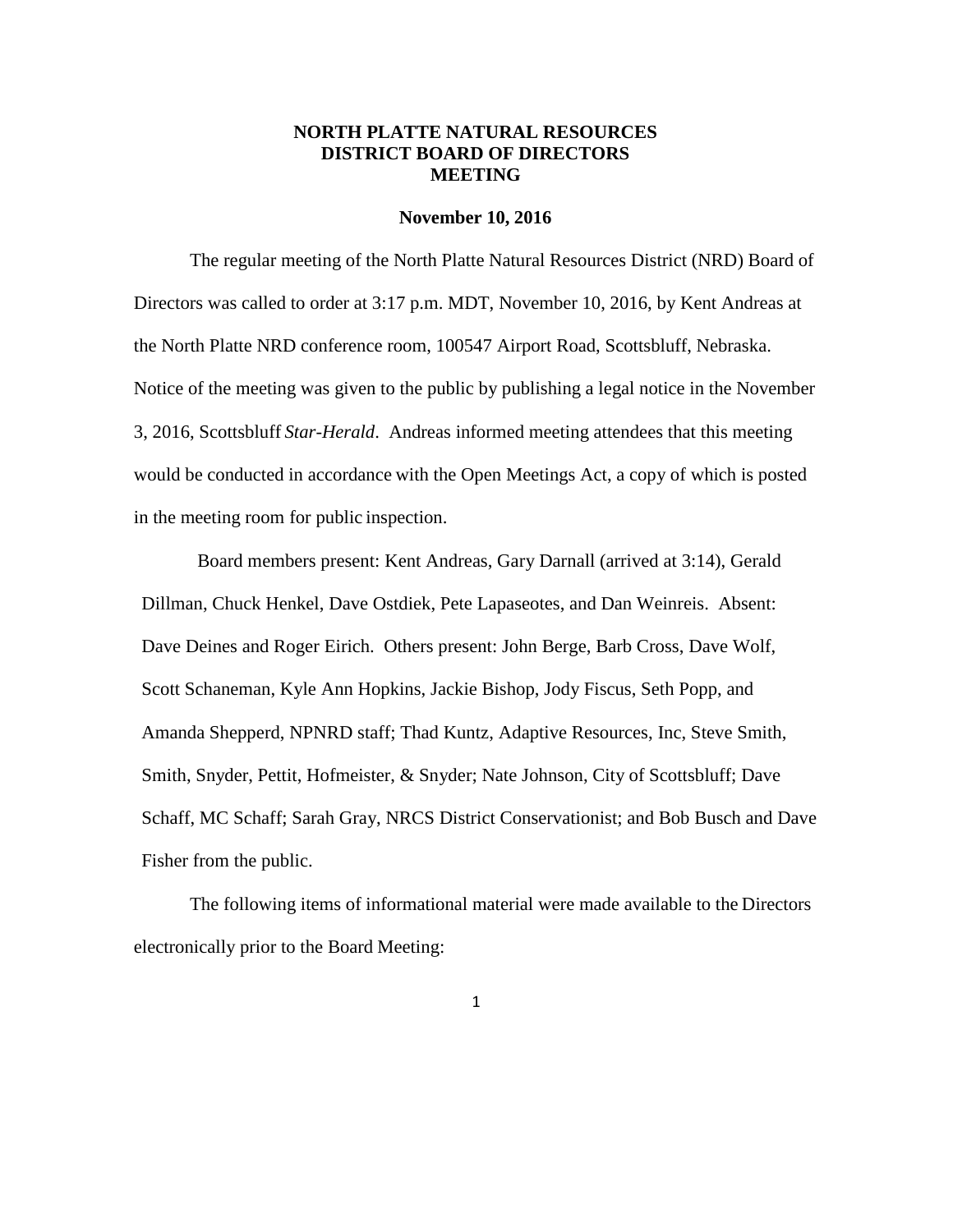- 1. Meeting Notice
- 2. Agenda
- 3. Minutes, North Platte Natural Resources District Board of Directors Meeting, October 13, 2016.
- 4. Treasurer's Report

The following items were provided to the Directors at the Board Meeting:

- 1. Agenda
- 2. Minutes, North Platte Natural Resources District Board of Directors Meeting, October 13,2016.
- 3. Treasurer's Report
- 4. Manager's Report
- 5. North Platte Natural Resources District Chart of Flow Meters Read & Maintained.
- 6. North Platte Natural Resources District, Chart of Flow meters to Maintain.
- 7. North Platte Natural Resources District, Chart of Telemetry Installed as of 11-2016.
- 8. Letter from Kent Andreas to The Honorable Pete Ricketts, Governor, and The Honorable John Stinner, Chair-elect, regarding petition to government appropriations.
- 9. Letter from Jason Lambrecht, USGS Nebraska Water Science Center, regarding the continuation of NPNRD/USGS operations of the groundwater gage funding.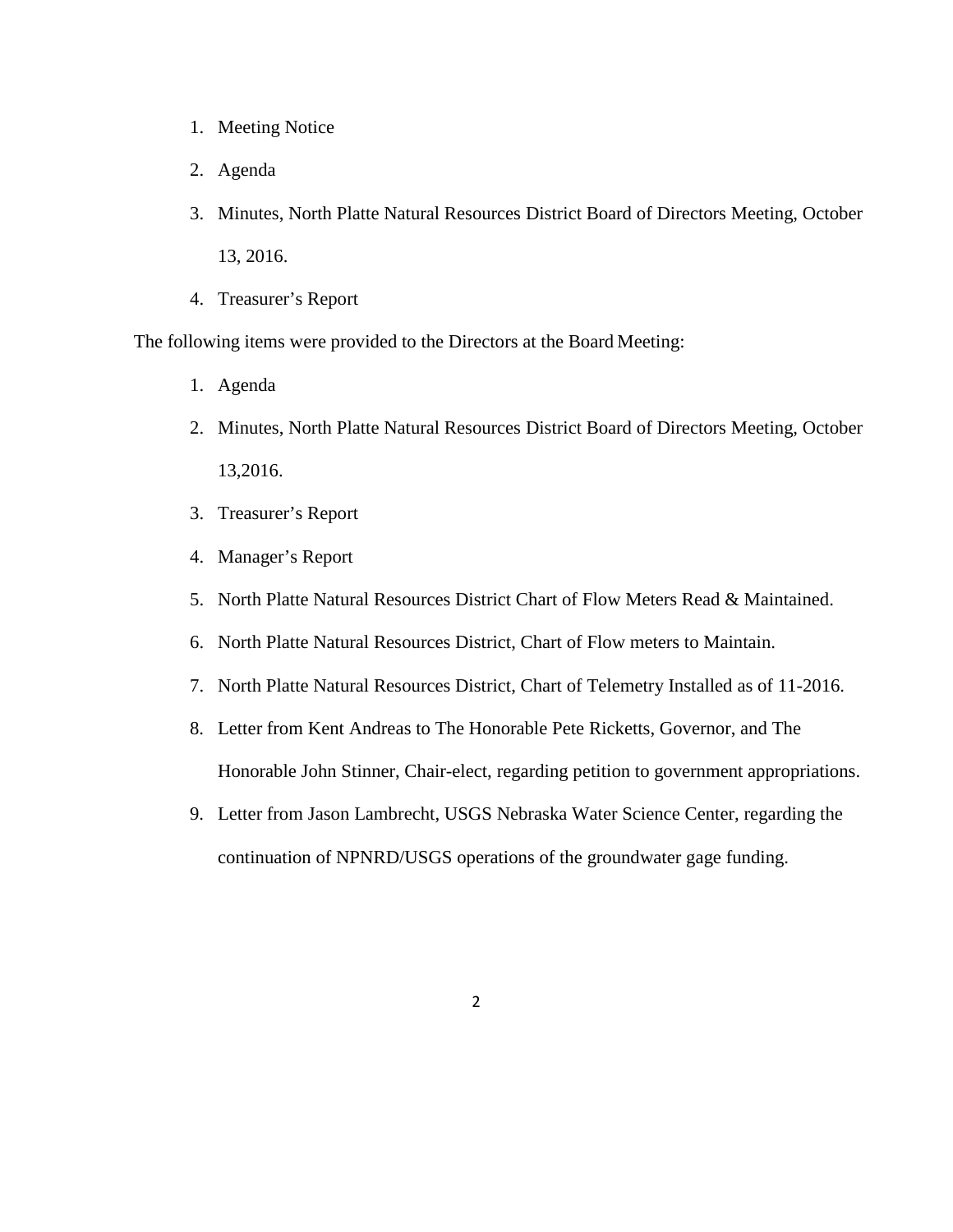10. Summary of proposed funding for the operation of 15 real-time groundwater levels for the groundwater monitoring program supported by the North Platte NRD for the period of October 1, 2016 thru September 30, 2017.

## **3. Approval of Minutes of Previous Meetings**

The Board reviewed the minutes of the October 13, 2016, regular Board meeting.

Moved by Ostdiek, seconded by Dillman, to approve the minutes of the October 13, 2016,

## regular Board meeting. Motion passed.

Ayes: Andreas, Dillman, Henkel, Lapaseotes, Ostdiek, Weinreis

Nay: None

Abstain: None

Absent: Darnall, Deines, Eirich

### **4. Treasurer's Report and Accounts Payable**

Dave Ostdiek reviewed the Treasurer's report. Moved by Dillman, seconded by Henkel,

### to accept the Treasurer's report and pay the bills as listed. Motion passed.

Ayes: Andreas, Dillman, Henkel, Lapaseotes, Ostdiek, Weinreis

Nay: None

Abstain: None

Absent: Darnall, Deines, Eirich

### **5. Comments from the Public**

No comments from the public.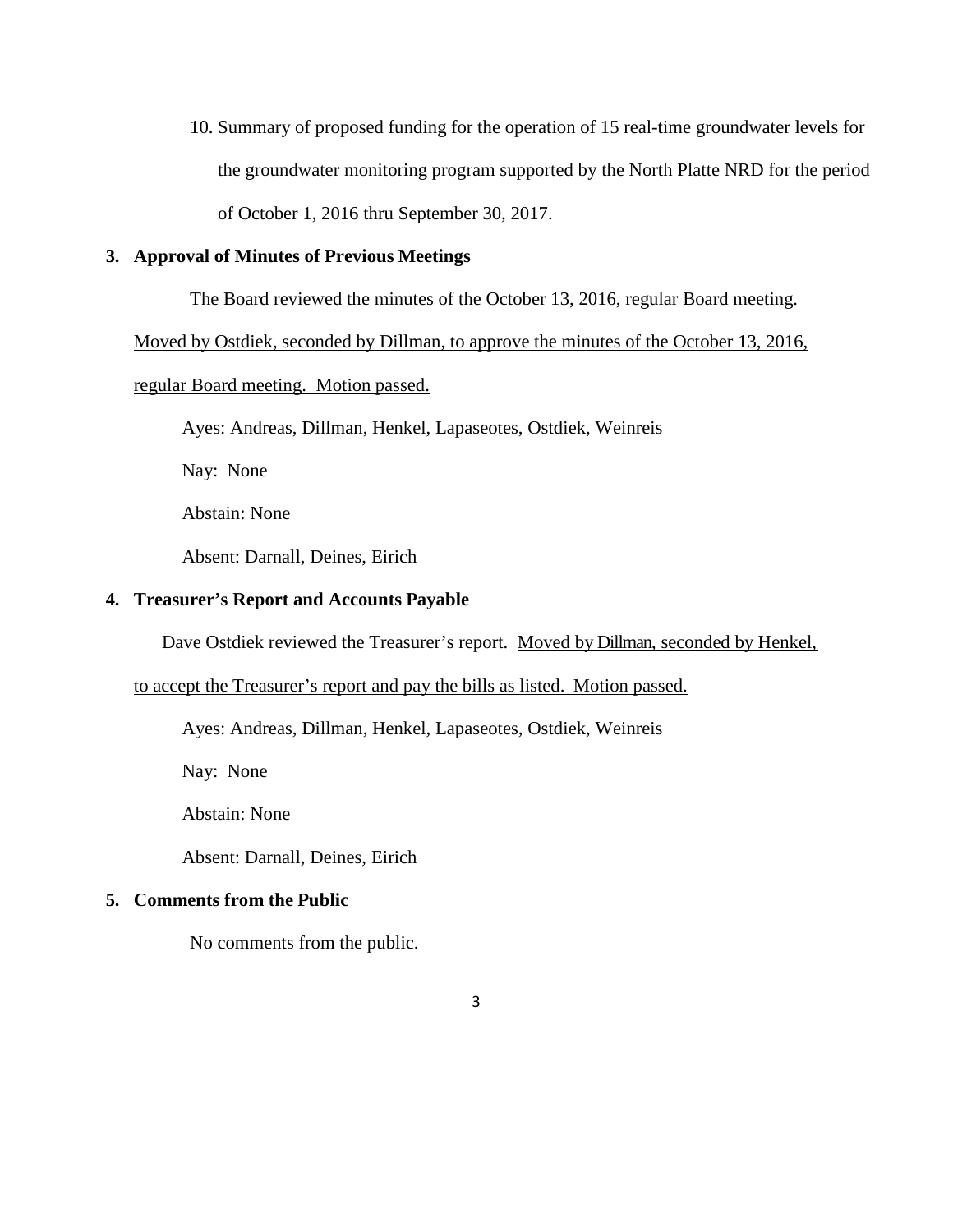#### **6. Manager's Report**

Berge reported NRD the all staff Thanksgiving carry-in dinner will be held on November 17. The Board is welcome to attend. The all staff Christmas carry-in dinner will be held on December 15. The Board is welcome to attend. The annual staff appreciation dinner will be held at the Gering Civic Center on January 27. All staff and Board are encouraged to attend. A committee of employees to include Susie Kaufman, Jackie Bishop, Barb Cross and Dave Wolf are working on organizing the dinner. We will discuss and implement reorganization of the NRD Board of Directors at the December Meeting and officer changes/committee assignments will go into effect in January.

In January 2017, the Nebraska Department of Natural Resources will be holding individual caucuses of the biannual vote to elect members of the Natural Resources Commission by the NRD Board of Directors. Eligibility to vote is determined by the Boards members' residential addresses within the Nebraska river basin delineations. Therefore, in preparation of the January 2017 caucuses the Department requests that we provide names and residential addresses and email addresses for each of the 2017 Board of Directors as soon as possible after the November 2016 elections. Renay Smith will be following up with each of you to check your information, and then we will provide that information to DNR on your behalf.

Staff has nearly 700 acres of groundwater retirement projects either pending or executed under the WSF funds that we were awarded recently. Berge has asked an internal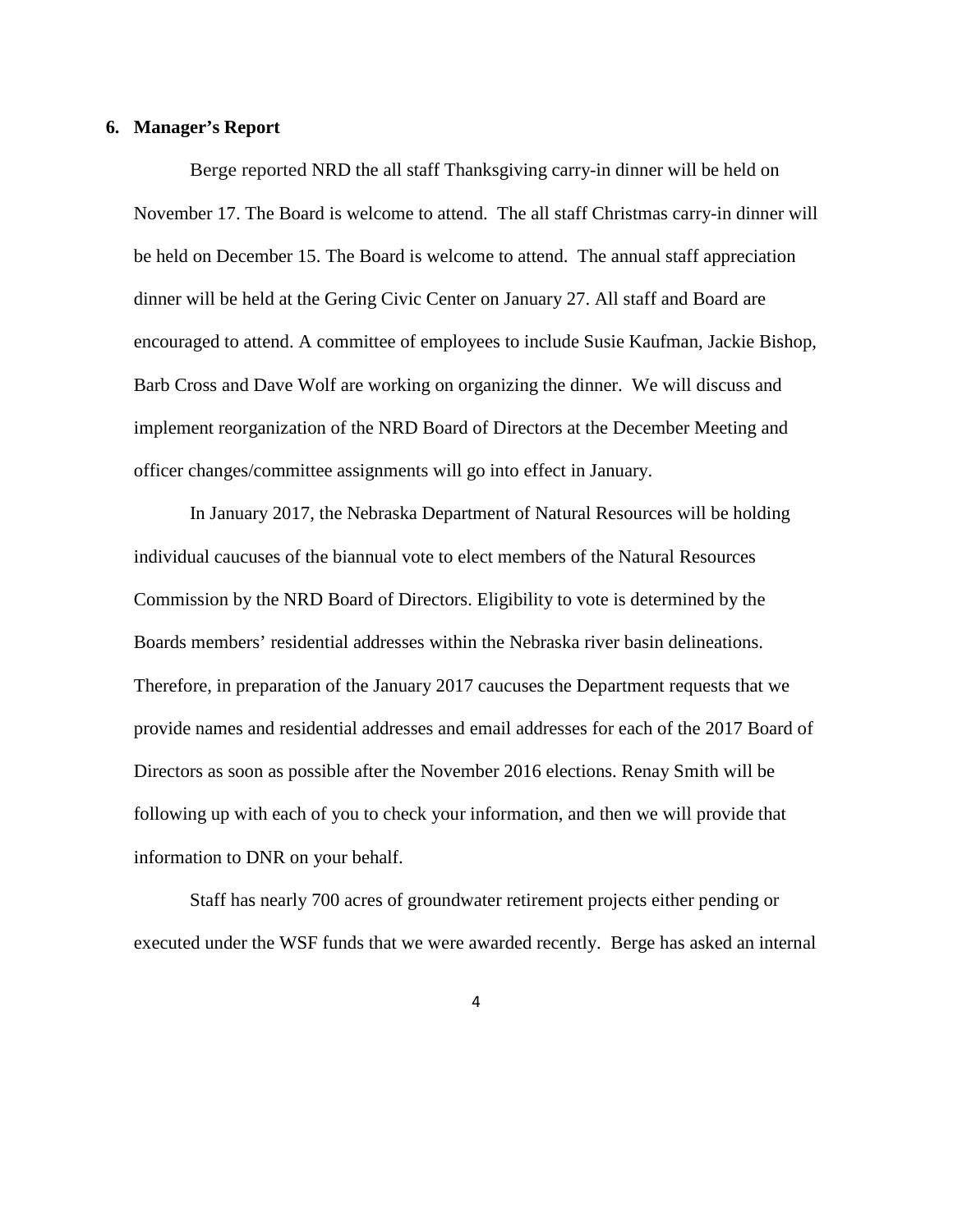working group to work with him on a potential major change in direction as it relates to management controls. Staff is considering recommending to the board that we move away from retirement and leasing, and move toward improving efficiencies on groundwater only tracts. This would include the use of Variable Rate Irrigation technology, including EC mapping, VRI planning and pivot packages for groundwater only tracts in certain depletion zones of the District. A potential funding mechanism would be the use of our cost-share dollars. The District is going to endeavor to schedule regular (perhaps quarterly) meetings of each of the committees save for the Executive Committee (which will continue to meet only when necessary). The first of these meetings for each of these committees are upcoming. The Budget Committee will be meeting on November 22 at 1 p.m. The Water Resources Committee will be meeting on November 30 at 10 a.m. The District Operations Committee will be meeting on November 30 at 11 a.m.

Cross and Berge have developed agendas for each meeting to be discussed, and those will be sent around soon. At long last, the PBC long term reimbursement contract was signed by both the NPNRD and NDNR last month, and as part of the agreement, the NPNRD was to set up a sequestered checking account to accept and distribute funds as reimbursement for past payments on Tighe's retirements and Hardt's retirement. As such, the District will realize about \$1.9 million of which, a bit over \$700,000 is a reimbursement for lease payments in the past. Per NET funding agreement, the money for phase 3 of the telemetry project (phase 2 of the NET funds) won't be available until next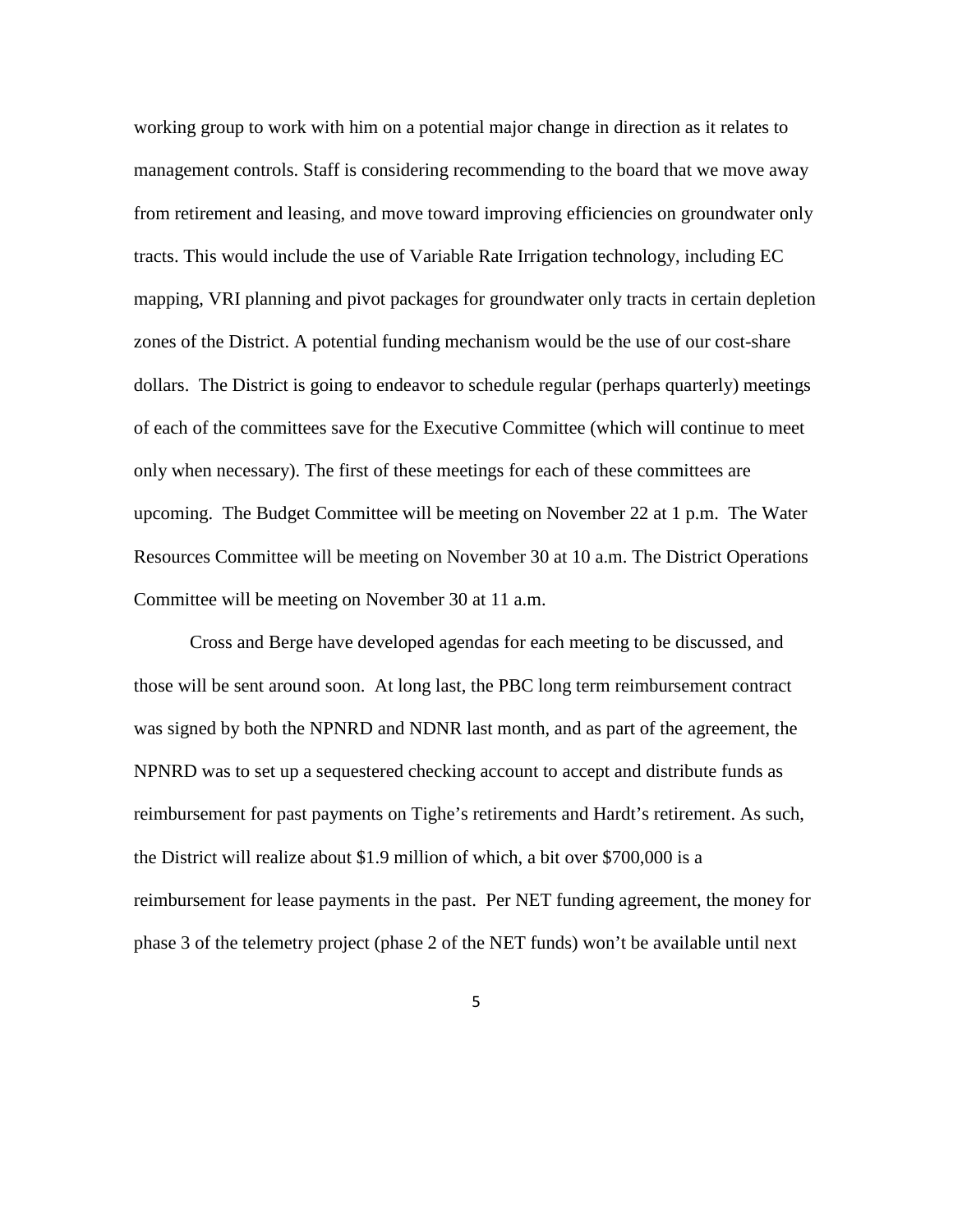spring. As such, and to ensure that the supplier/vendor is ready for the order and able to complete it, I sent a letter of commitment to AMCI for their purchase when funds become available. This order total will be \$571,000.

After much planning and much work by Elizabeth Miller and Tracy Zayac, the Drought Tournament is set and ready to go on November 18 at the NRD Office. This is a gathering of community leaders from across the District who will utilize a drought scenario developed by ARI to come up with responses and mitigation measures to combat the effects of that drought. The District is hopeful that there will be some instructive outcomes from the tournament that will help to inform our policies related to drought.

The Variance Rule that was voted on last month will become effective on November 14. We anticipate several applications for variance that will be heard by the appropriate committee(s) and then brought to the board for action in future months. Jackie Bishop, Cross and Berge are working on amendments to the Employee Manual that are long overdue and will (in some cases) require board action. They will be working with the Budget and Personnel Subcommittee as we address those issues. An internal working group of staff to include Cross, Zayac, Scott Schaneman, Carolyn Hudson and Berge is working on recommendations for a District-Wide Nitrate Management scheme. They hope to bring those to the appropriate committee(s) in the spring. The basin-wide planning group will meet again on November 16.

On November 14, staff will be developing our prioritization and scoring for cost-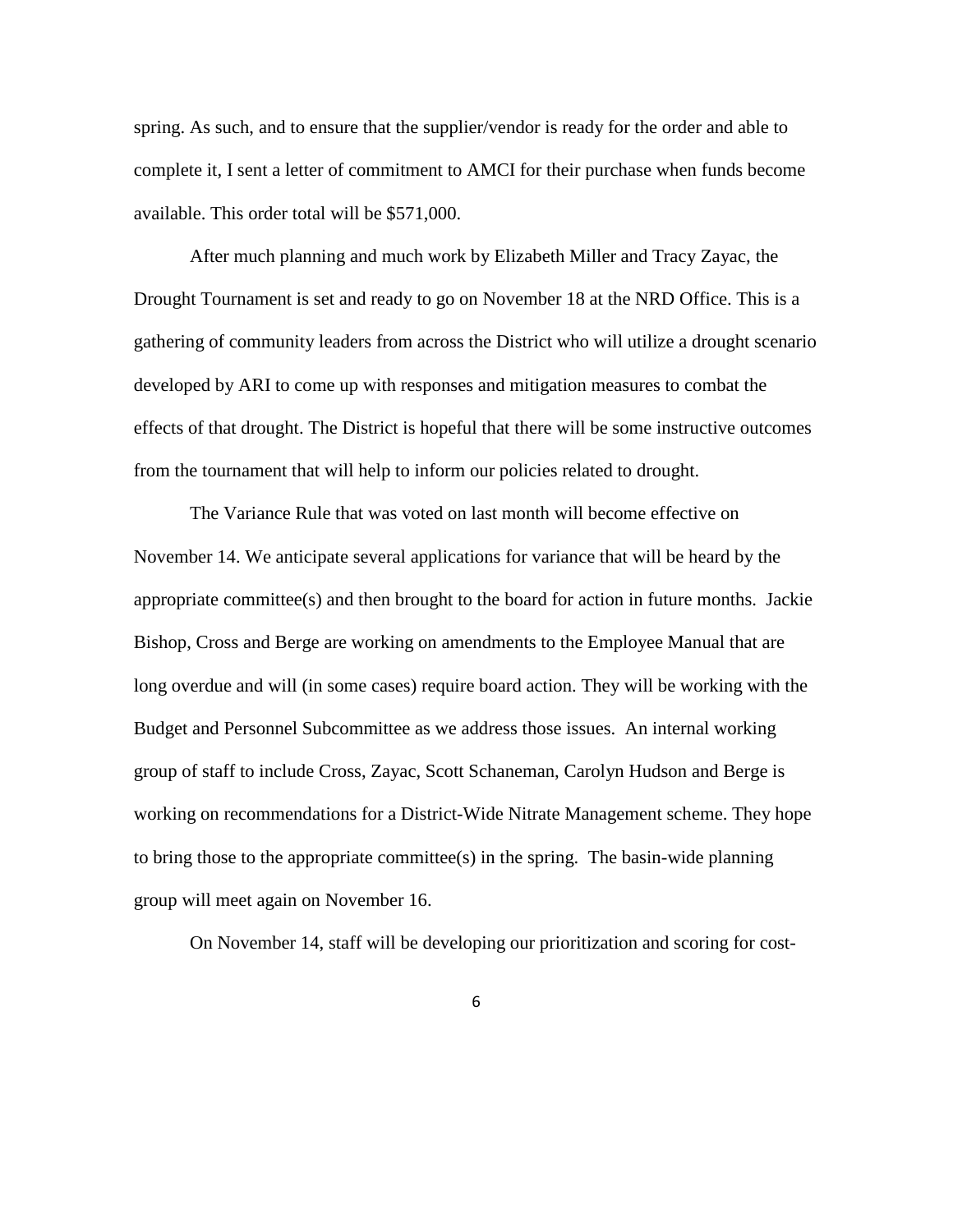share applications for this fiscal year. The applications will be scored in February and funds will be disbursed shortly thereafter. The Governance Committee of the Platte River Recovery Implementation Program passed an extension document contingent upon budget to extend the first increment of the PRRIP program. There is an effort to commit to the goals, but only if funding is available. The budget will be discussed at the December meeting of the Governance Committee.

Berge spoke to the Nebraska Water Symposium on October 20, highlighting our activities in addressing water quantity issues in our District. He has been asked to join and have accepted a role on the UNL Water Symposium Advisory Board. The first meeting that he will attend will happen after the first of the year. Schaneman and Berge will attend the annual factory tour at Western Sugar on December 7.

<Gary Darnall arrived at 3:14>

## **7. Legislative Update-State Budget and Water Sustainability Fund.**

Berge reported the 2017 Unicameral will start this January, and the session will be focusing on budget, corrections, and Health and Human Services. Berge had received a call from Senator Heath Mello to discuss the state's budget concerns. He is concerned about the Water Sustainability Fund being targeted and emptied to help make up the shortfall. There is currently around \$38 million in the fund, and Berge feels the fund needs to be protected. He also reported that Senator John Stinner has been the only senator who expressed interest in the Chairmanship of Appropriations.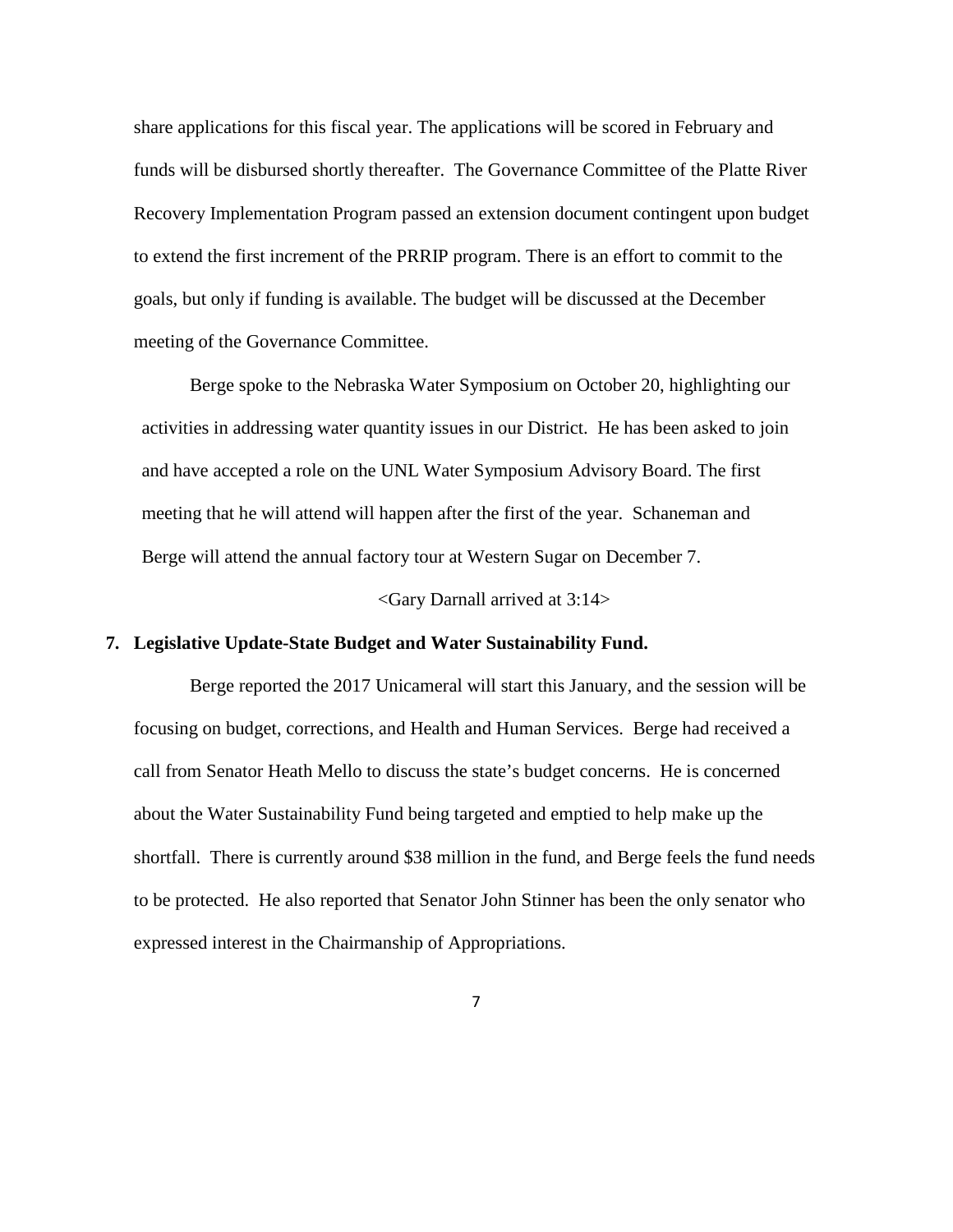#### **8. Presentation from IdeaBank on Website Development**

IdeaBank was hired to completely redesign the District's website, and Sherma Jones demonstrated some of the features and highlights from the new design. Some of the new features include an online tree order form, more streamlined navigation, better mobile accessibility, and a platform to do more videos, podcasts, and other alternative media forms.

# **9. Presentation and Update on Flow Meter Reading and Flowmeter Maintenance Program.**

Schaneman updated the Board on flow meter reads. Staff has inspected over 1100 meters. They are making great progress and hope to be done by the end of the month. Scott also gave an update on the maintenance, and over 300 meters have been maintained. A representative from McCrometer came in to review our meter maintenance program, and they stated that our program is further along than anywhere in Nebraska or Kansas. Jody Fiscus also gave a brief demonstration on what the technicians do during a routine maintenance call.

# **10. Presentation by Nathan Johnson, Scottsbluff City Manager on the Proposed Panhandle Area Water System (PAWS)**

Nathan Johnson and Dave Schaff provided an update on the proposed Panhandle Area Water System (PAWS). The proposal would bring water down from Guernsey Reservoir and pipe it down to cities along the North Platte River. The option would be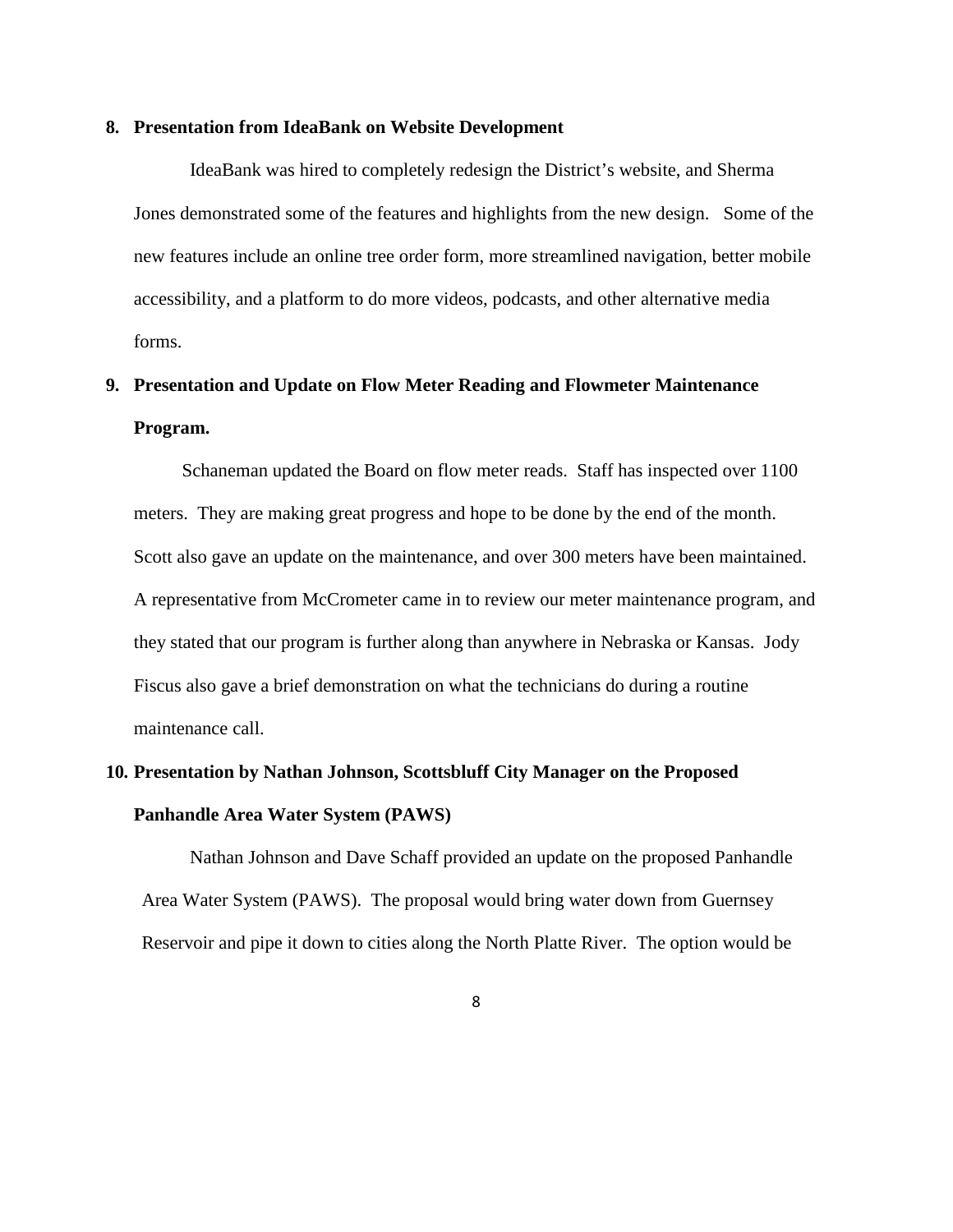voluntary to any city to participate. The project would be a partnership with the Wyoming Water Development Commission. They are conducting an 18-month study to see the feasibility, so the plan is not set yet. The estimated costs are between \$328 to \$380 million.

# **11. Consider of Letter to be sent to Appropriator and the Governor in Support of The Water Sustainability Fund**

The staff has drafted a letter stating their concerns of the budget short fall in the State of Nebraska and the potential of dangers it could pose to the Water Sustainability Fund. The fund is a valuable funding source for smaller entities/districts to fund water projects or programs to help meet their water management obligations. The letter states the District thinks it is appropriate for the Fund to take a cut similar as the state agencies have taken. The Board and staff discussed potential partners that would have an interest in signing the letter. Motion by Lapasetoes, seconded by Dillman to approve the letter in support of the Water Sustainability Fund. Motion passed.

Ayes: Andreas, Darnall, Dillman, Henkel, Lapasetoes, Ostdiek, Weinreis

Nay: None

Abstain: None

Absent: Deines, Eirich

# **12. Consideration of USGS Joint Funding Agreement for Groundwater Level Monitoring** USGS has 16 groundwater level recorders wells in the District, and they record the